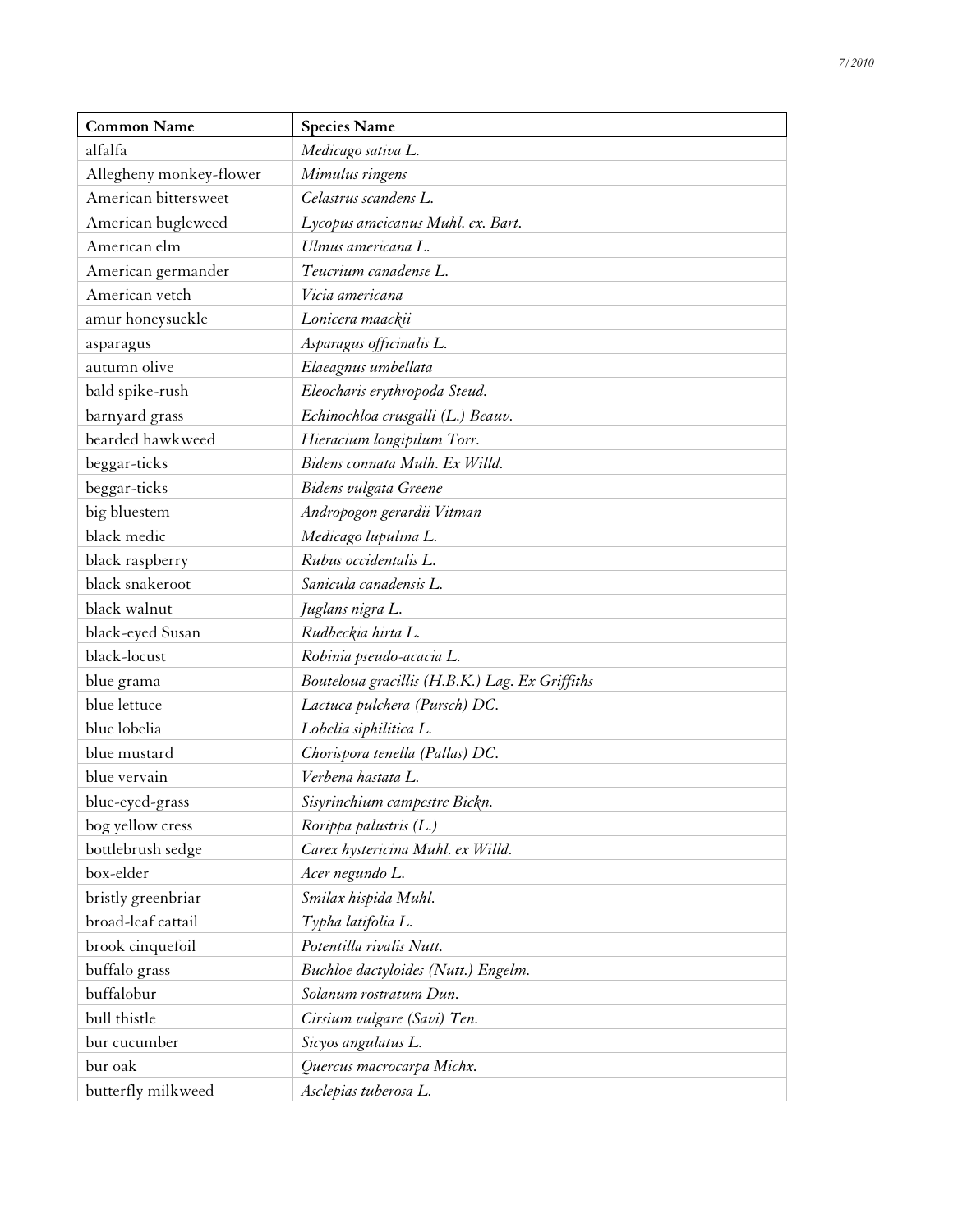| Canada bluegrass        | Poa compressa L.                                                                   |
|-------------------------|------------------------------------------------------------------------------------|
| Canada goldenrod        | Solidago canadensis L.                                                             |
| Canada milk-vetch       | Astragalus candensis L.                                                            |
| Canada wild-rye         | Elymus canadensis                                                                  |
| candle anemone          | Anemone cylindrica A. Gray                                                         |
| Carolina anemone        | Anemone caroliniana Walt.                                                          |
| carrion-flower          | Smilax lasioneura                                                                  |
| catchweed bedstraw      | Galium aparine L.                                                                  |
| catnip                  | Nepeta cataria L.                                                                  |
| catnip giant-hyssop     | Agastache nepetoides (L.) O. Ktze                                                  |
| chenopodium             | Chenopodium standleyanum Aellen                                                    |
| chenopodium             | Chenopodium strictum Roth                                                          |
| chickweed               | Stellaria pallida (Dumort) Pire                                                    |
| chicory                 | Chichorium intybus L.                                                              |
| chokecherry             | Prunus virginiana L.                                                               |
| clammy ground-cherry    | Physalis heterophylla                                                              |
| clearweed               | Pilea pumila (L.) A. Gray                                                          |
| climbing buckwheat      | Polygonum convolulus L.                                                            |
| cobaea penstemon        | Penstemon cobaea Nutt.                                                             |
| common arrowhead        | Sagittaria latifolia Willd.                                                        |
| common boneset          | Eupatorium perfoliatum                                                             |
| common burdock          | Arctium minus Bernh.                                                               |
| common evening primrose | Oenothera biennis L. var canescens Syn.                                            |
| common evening primrose | Oenothera biennis L. var. biennis                                                  |
| common knotweed         | Polygonum aviculare L. ssp. Depressum (Meissn.) Arcang. [P. arenastrum<br>Boureau] |
| common mallow           | Malva neglecta Wallr.                                                              |
| common milkweed         | Asclepias syriaca L.                                                               |
| common mullein          | Verbascum thapsus L.                                                               |
| common ragweed          | Ambrosia artemisiifolia L.                                                         |
| common scouring-rush    | Equisetum hyemale var. affine                                                      |
| common sow thistle      | Sonchus asper L.                                                                   |
| common St. John's-wort  | Hypericum perforatum Lam.                                                          |
| common sunflower        | Helianthus annuus L.                                                               |
| common witchgrass       | Panicum capillare L.                                                               |
| compass-plant           | Silphium laciniatum                                                                |
| coralberry/buckbrush    | Symphoricarpos orbiculatus Moench                                                  |
| corn speedwell          | Veronica arvensis L.                                                               |
| cottonwood              | Populus deltoides Marsh.                                                           |
| cup plant               | Silphium perfoliatum L.                                                            |
| curly cup gumweed       | Grindelia squarrosa (Pursh) Dun.                                                   |
| curly dock              | Rumex crispus L.                                                                   |
|                         |                                                                                    |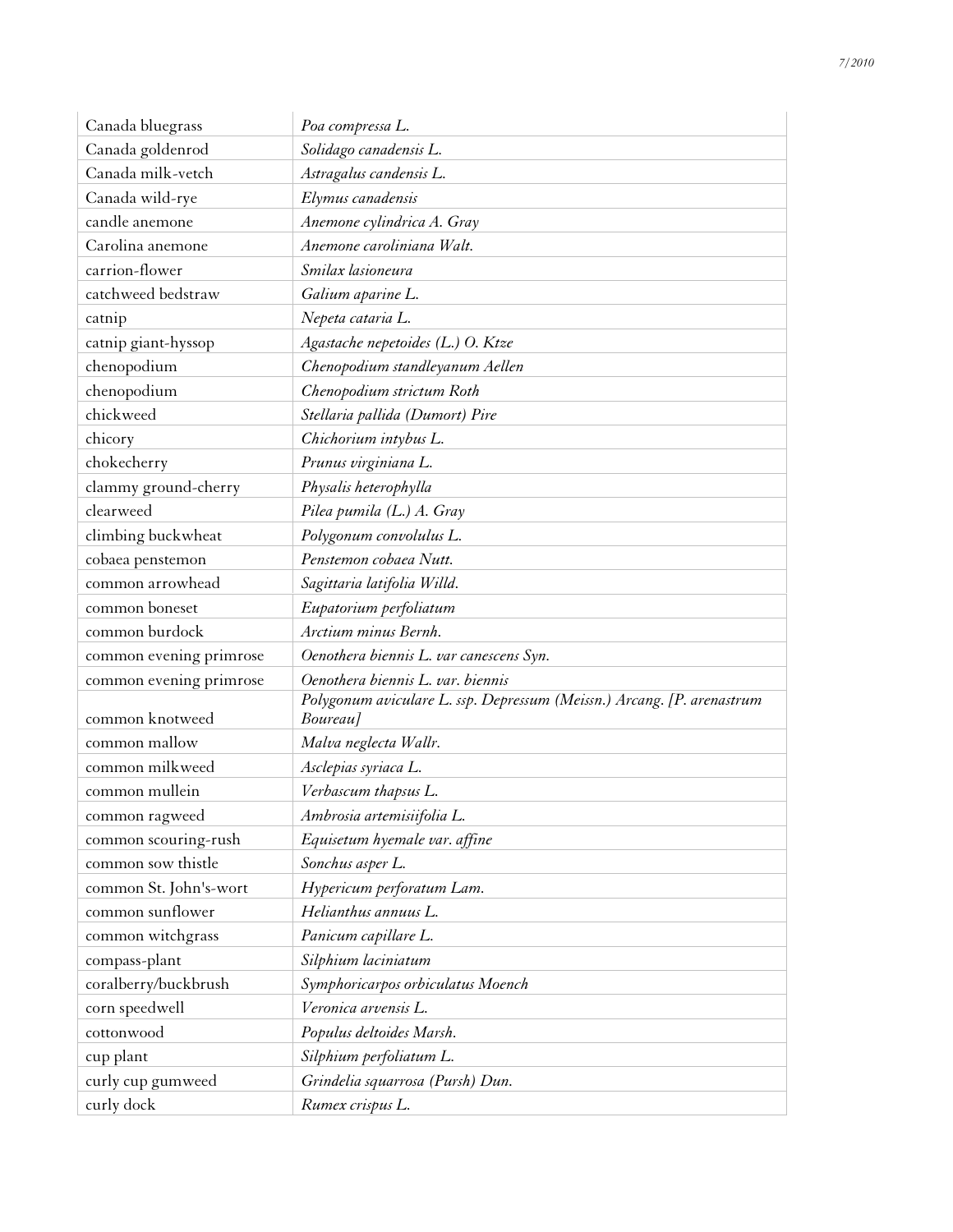| cursed crowfoot          | Ranunculus sceleratus L.                                                  |
|--------------------------|---------------------------------------------------------------------------|
| daisy fleabane           | Erigeron strigosus Muhl. ex Willd.                                        |
| dandelion                | Taraxacum officinale Weber                                                |
| dark green rush          | Scirpus atrovirens Willd.                                                 |
| David's spurge           | Euphorbia davidii                                                         |
| deptford pink            | Dianthus armeria L.                                                       |
| desert goosefoot         | Chenopodium pratericola Rydb.                                             |
| Devil's beggar-ticks     | Bidens frondosa L.                                                        |
| ditch stonecrop          | Penthorum sedioides L.                                                    |
| dotted gayfeather        | Liatris punctata Hook.                                                    |
| downy blue violet        | Viola sororia Willd.                                                      |
| downy brome              | Bromus tectorum L.                                                        |
| downy gentian            | Gentiana puberulenta                                                      |
| eastern black nightshade | Solanum ptycanthum Dun. ex DC.                                            |
| eastern red-cedar        | Juniperus virginaina L.                                                   |
| eastern virgin's-bower   | Clematis virginiana                                                       |
| elderberry               | Sambucus canadensis L.                                                    |
| English plantain         | Plantago lanceolata L.                                                    |
| evening catchfly         | Silene noctiflora L.                                                      |
| evening champion         | Silene latifolia Poiret                                                   |
| eyebane                  | Euphorbia nutans Lag.                                                     |
| fall panicum             | Panicum dichotomiflorum Michx.                                            |
| fall witchgrass          | Digitaria cognatum                                                        |
| false boneset            | Brickellia eupatorioides (L.) Shinners var. corymbulosa (Torr. & A. Gray) |
| false dandelion          | Nothocalais cuspidata (Pursh) Greene                                      |
| false indigo             | Amorpha fruticosa L.                                                      |
| false sunflower, ox-eye  | Heliopsis helianthoides (L.) Sweet                                        |
| false toadflax           | Comandra umbellata (L.) Nutt.                                             |
| Ferris' horsetail        | Equisetum Xferrissii                                                      |
| fetid marigold           | Dyssodia papposa (Vent.) Hitchc.                                          |
| field bindweed           | Convolvulus arvensis L.                                                   |
| field horsetail          | Equisetum arvense L.                                                      |
| field mint, wild mint    | Mentha arvensis L.                                                        |
| field penny cress        | Thlaspi arvense L.                                                        |
| field pussytoes          | Antennaria neglecta Greene                                                |
| field speedwell          | Veronica polita Fries                                                     |
| fire-on-the-mountain     | Euphorbia cyathophora                                                     |
| fireweed                 | Erechtites hieracifolia (L.) Raf.ex DC.                                   |
| Flodman's thistle        | Cirsium flodmanii (Rydb.) Arthur                                          |
| four o'clock             | Mirabilis nyctangnea L.                                                   |
| fowl bluegrass           | Poa palustris L.                                                          |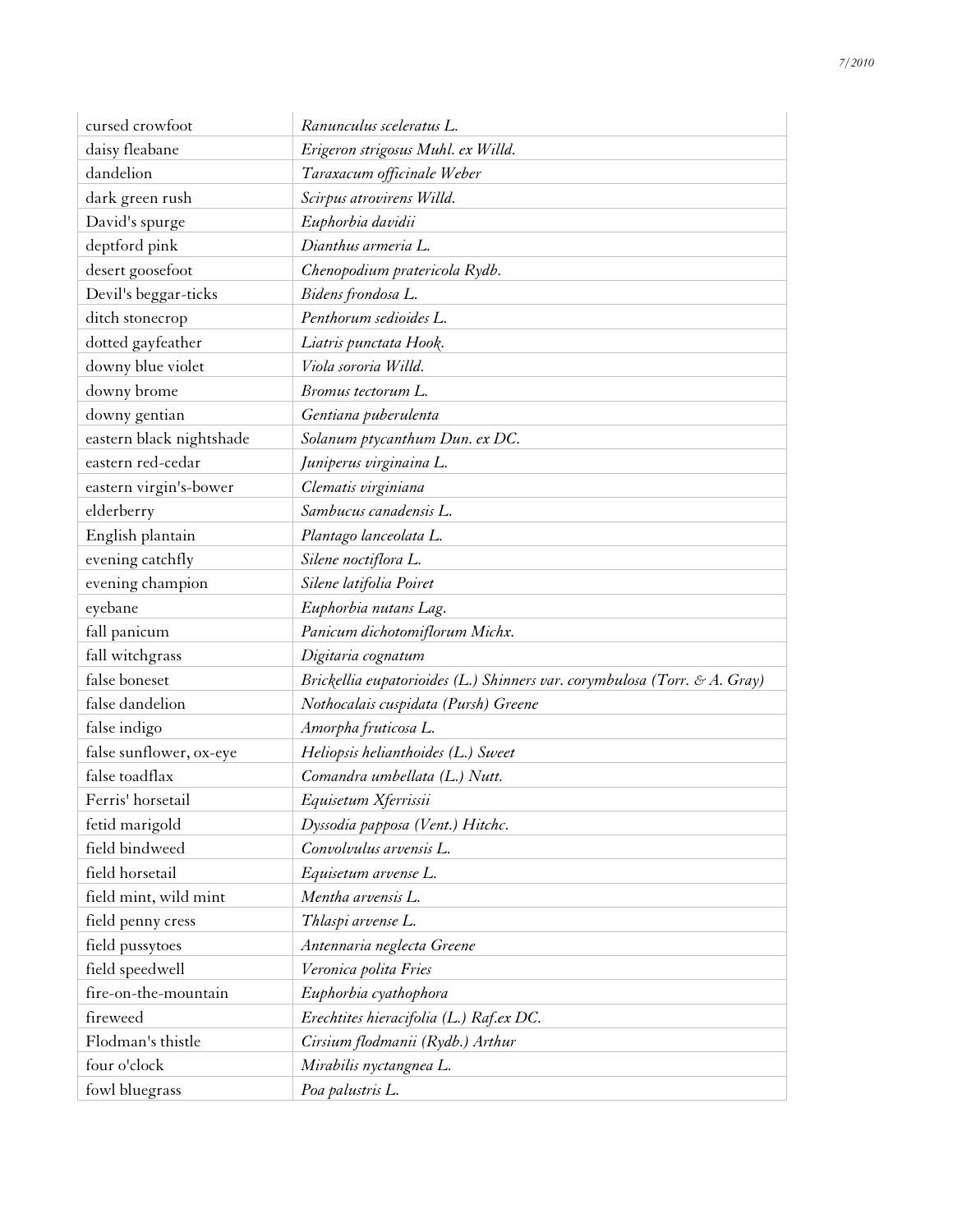| fowl mannagrass                    | Glyceria striata (Lam.) Hitchc.                                        |
|------------------------------------|------------------------------------------------------------------------|
| foxtail                            | Hordeum jubatum L.                                                     |
| fringed loosestrife                | Lysimachia ciliata L.                                                  |
| giant foxtail                      | Setaria faberi Herrm.                                                  |
| giant ragweed                      | Ambrosia trifida L.                                                    |
| goat's-beard                       | Tragopogon dubius Scop.                                                |
| golden-glow                        | Rudbeckia laciniata L.                                                 |
| goosegrass                         | Eleusine indica L. Gaertn.                                             |
| gray sedge                         | Carex grisea Wahl.                                                     |
| gray-green wood-sorrel             | Oxalis dillenii Jacq.                                                  |
| greater duckweed                   | Spirodela polyrrhiza (L.) Schleid                                      |
| green ash                          | Fraxinus pennsylanvica Marsh.                                          |
| green foxtail                      | Setaria viridis (L.) Beauv.                                            |
| green milkweed                     | Asclepias viridiflora Raf.                                             |
| grooved yellow flax                | Linum sulcatum Ridd.                                                   |
| ground-plum                        | Astragalus crassicarpus Nutt.                                          |
| hackberry                          | Celtis occidentalis L.                                                 |
| hairy crabgrass                    | Digitaria sanguinalis (L.) Scop.                                       |
| hairy grama                        | Bouteloua hirsuta Lag.                                                 |
| hairy vetch                        | Vicia villosa Roth                                                     |
| hairy wild-rye                     | Elymus villosus Muhl. ex. Willd.                                       |
| hard grass                         | Sclerochloa dura (L.) Beauv.                                           |
| heath aster                        | Aster ericoides L.                                                     |
| hedge bindweed                     | Calystegia sepium (L.)R.Br.                                            |
| henbit                             | Lamium amplexicaule L.                                                 |
| hoary cress                        | Lepedium draba L.                                                      |
| hoary tick-clover                  | Desmodium canescens L. DC.                                             |
| hoary vervain                      | Verbena stricta Vent.                                                  |
| hog peanut                         | Amphicarpaea bracteata (L.) Fern.                                      |
| honey-locust                       | Gledistsia triacanthos L.                                              |
| hooded arrowhead                   | Sagittaria calycina Engelm.                                            |
| hornwort                           | Ceratophyllum demersum L.                                              |
| horse-nettle                       | Solanum carolinense L.                                                 |
| horse-weed                         | Conyza candensis (L.) Cronq.                                           |
| hybrid elm                         | Ulmus Xnotha                                                           |
| Illinois bundleflower              | Desmanthus illinoensis                                                 |
| Illinois tick-clover, tick trefoil | Desmodium illinoense A. Gray                                           |
| indian grass                       | Sorghastrum nutans (L.) Nash                                           |
| indian hemp dogbane                | Apocynum cannabinum L.                                                 |
| indian plantain                    | Arnoglossum plantagineum Raf. Syn. Cacalia plantaginea (Raf.) Shinners |
| inland rush                        | Juncus interior Wieg.                                                  |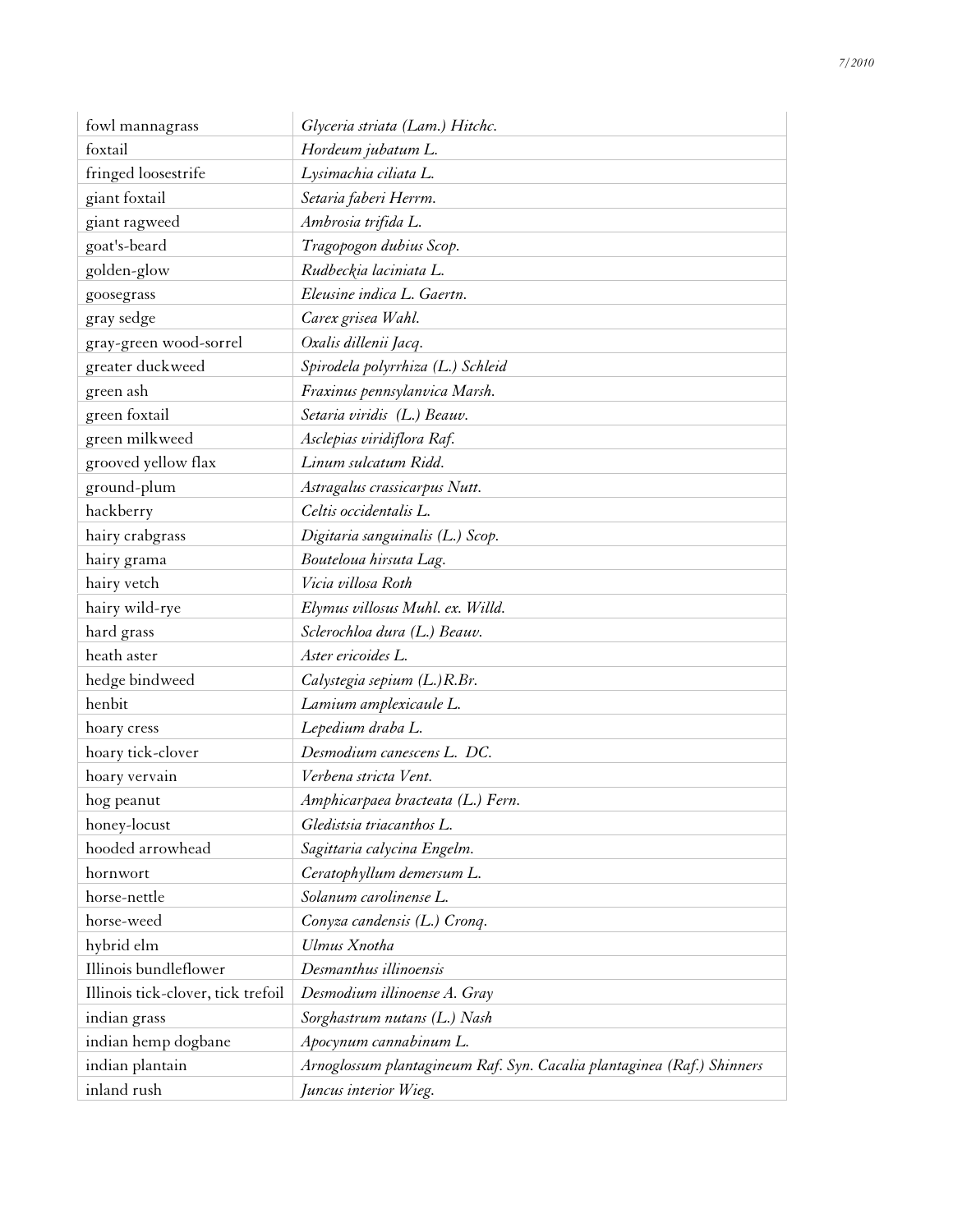| Japanese brome                 | Bromus japonicus Thunb. ex. Murr.            |
|--------------------------------|----------------------------------------------|
| Jerusalem artichoke            | Helianthus tuberosus L.                      |
| jimson weed                    | Datura stramonium L.                         |
| junegrass                      | Koeleria micrantha (Lam.) Beauv              |
| Kentucky bluegrass             | Poa pratensis L.                             |
| knotweed                       | Polygonum aviculare L. ssp. aviculare        |
| Korean lespedeza               | Kummerowia stipulacea (Maxim.) Schindler     |
| lady's-thumb                   | Polygonum persicaria L.                      |
| lamb's-quarters                | Chenopodium album L.                         |
| large-flowered gaura           | Gaura longiflora Spach                       |
| leadplant                      | Amorpha canescens Pursh                      |
| leafy pondweed                 | Potamogeton fp;opsis Raf.                    |
| leafy spurge                   | Euphorbia esula L.                           |
| Leonard's small skullcap       | Scutellaria parvula Michx.                   |
| little barley                  | Hordeum pusillum Nutt.                       |
| little bluestem                | Schizachyrium scoparium (Michx.) Nash        |
| long-bracted spiderwort        | Tradescantia bracteata Small                 |
| Macoun's bindweed              | Calystegia macounii (Greene) Brummitt        |
| maple-leaved goosefoot         | Chenopodium simplex (Torr.) Ref.             |
| marijuana                      | Cannabis sativa L.                           |
| marsh muhly                    | Muhlenburgia racemosa (Michx.) B.S.P.        |
| Maximilian's sunflower         | Helianthus maximiliani                       |
| Mead's sedge                   | Carex meadii Dew.                            |
| mild water pepper              | Polygonum hydropiperoides Michx.             |
| Missouri goldenrod             | Solidago missouiensis Nutt.                  |
| Missouri gooseberry            | Ribes missouriense Nutt.                     |
| moonseed                       | Menispermum canadense L.                     |
| motherwort                     | Leonurus cardiaca L.                         |
| multiflora rose                | Rosa multiflora Thunb.                       |
| musk thistle                   | Carduus nutans L.                            |
| narrowleaf bluet               | Houstonia nigricans (Lam.) Fernald           |
| narrow-leaf cattail            | Typha angustifolia L.                        |
| narrow-leaved milkweed         | Asclepias stenophylla A. Gray                |
| narrow-leaved puccoon          | Lithospermum incisum Lehm.                   |
| New Jersey tea                 | Ceanothus herbaceus Raf.                     |
| nodding beggar-ticks           | Bidens cernua L.                             |
| nodding fescue                 | Festuca subverticillata (Persoon) E. Alexeev |
| nodding ladies'-tresses orchid | Spiranthes cernua (L.) Rich.                 |
| northern bog violet            | Viola nephrophylla                           |
| northern catalpa               | Catalpa speciosa Warder                      |
| Norwegian cinquefoil           | Potentilla norvegica L.                      |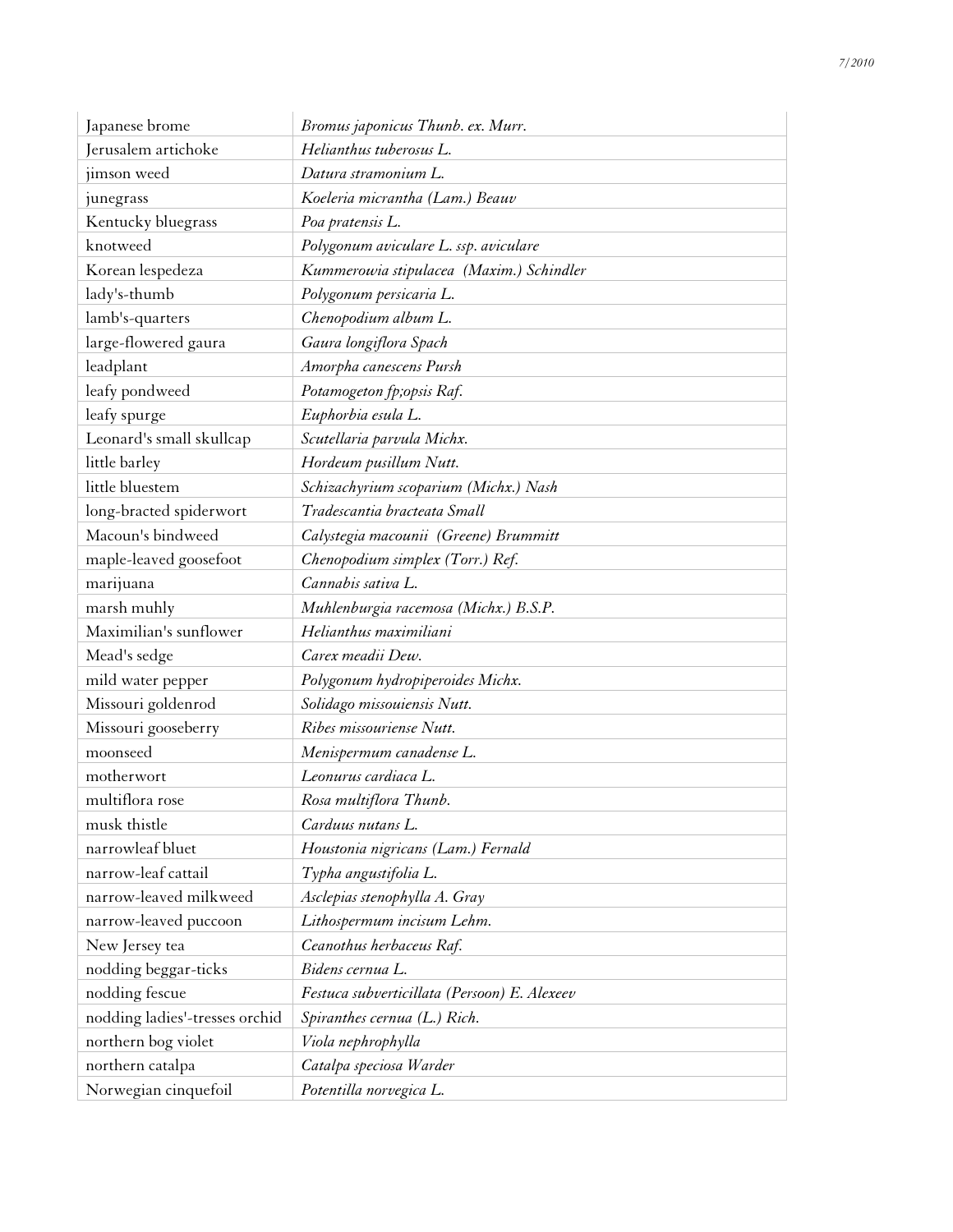| old-field balsam       | Gnaphalium obtusifolium L.                   |
|------------------------|----------------------------------------------|
| orchard grass          | Dactylis glomerata L.                        |
| pale dock              | Rumex altissimus Wood.                       |
| pale penstemon         | Penstemon pallidus                           |
| pale-seeded plantain   | Plantago viriginica Dcne.                    |
| panicled aster         | Aster lanceolatus Willd.                     |
| partridge-pea          | Chamaecrista fasciculata (Michx.) Greene     |
| peachleaf willow       | Salix amygdaloides Anderss.                  |
| Pennsylvania pellitory | Parietaria pensylvanica Muhl. ex Willd.      |
| Pennsylvania smartweed | Polygonum pensylvanicum L.                   |
| peppergrass            | Lepidium densiflorum Schrad.                 |
| Philadelphia fleabane  | Erigeron philadelphicus L.                   |
| pineapple weed         | Matricaria discoideA DC.                     |
| pink smartweed         | Polygonum bicorne Raf.                       |
| pitcher's sage         | Salvia azurea Lam.                           |
| pitseed goosefoot      | Chenopodium berlandieri Moq.                 |
| pitseed goosefoot      | Chenopodium missouriense Aellen              |
| plains muhly           | Muhlenburgia cuspidata                       |
| plains wild indigo     | Baptisia bracteata Muhl. ex Ell.             |
| plains yellow primrose | Calylophus serrulatus (Nutt.) Raven          |
| poison hemlock         | Conium maculatum L.                          |
| poison ivy             | Toxicodendron radicans (L.) O.Ktze           |
| pokeweed               | Phytolacca ameicana L.                       |
| porcupine grass        | Stipa spartea Trin.                          |
| poverty grass          | Sporobolus vaginiflorus (Torr. ex Gray) Wood |
| prairie coneflower     | Ratibida columnifera (Nutt.) Woot. & Standl. |
| prairie cordgrass      | Spartina pectinata Link.                     |
| prairie dropseed       | Sporobolus heterolepis (A. Gray) A. Gray     |
| prairie larkspur       | Delphinium virescens Nutt.                   |
| prairie ragwort        | Senecio plattensis Nutt.                     |
| prairie three-awn      | Aristida oligantha Michx.                    |
| prairie trefoil        | Lotus purshianus (Benth.) Clem. & Clem.      |
| prairie turnip         | Pediomelum esculentum (Pursh) Rydb.          |
| prairie violet         | Viola pedatifida G. Don                      |
| prairie wedgegrass     | Sphenopholis obtusata (Michx.) Scribn.       |
| prairie wild rose      | Rosa arkansana Porter                        |
| prickly lettuce        | Lactuca serriola L.                          |
| prostate vervain       | Verbena bracteata Lag. & Rodr.               |
| puncture-vine          | Tribulus terrestris L.                       |
| purple coneflower      | Echinaceae angustifolia DC.                  |
| purple lovegrass       | Eragrostis spectabilis (Pursh) Steud.        |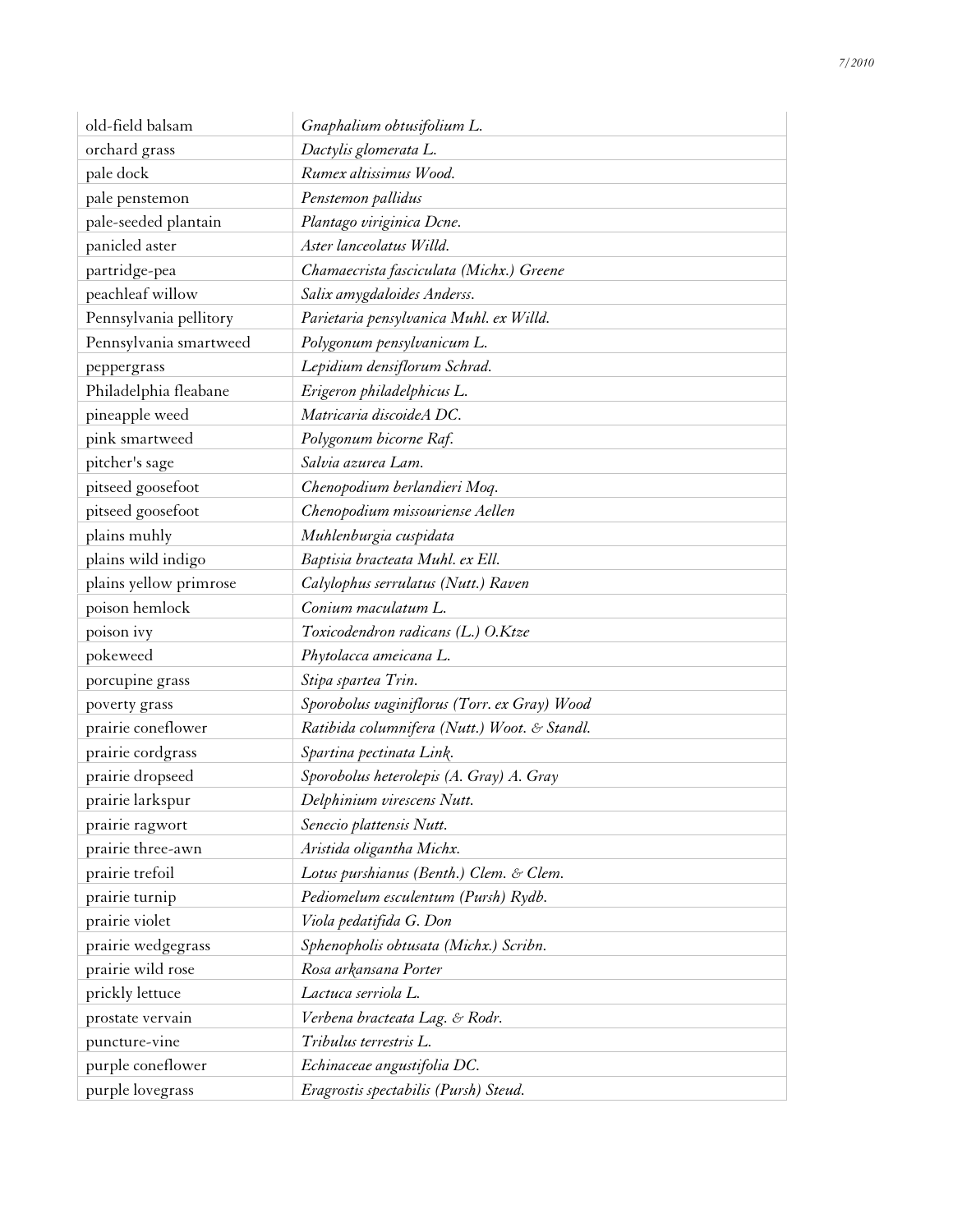| purple meadow rue         | Thalictrum dayscarpum Fisch. & Ave-Lall.                       |
|---------------------------|----------------------------------------------------------------|
| purple poppy-mallow       | Callirhoe involucrata $(T.\&G.)$ A. Gray                       |
| purple prairie-clover     | Dalea purpurea Vent.                                           |
| purple top                | Tridens flavus                                                 |
| purple-leaved willow-herb | Epilobium coloratum Biehler                                    |
| purslane speedwell        | Veronica peregrina L.                                          |
| red clover                | Trifolium pratense L.                                          |
| red elm                   | Ulmus rubra Muhl.                                              |
| redtop                    | Agrostis stolonifera L.                                        |
| reed canarygrass          | Phalaris arundinacea L.                                        |
| rice cutgrass             | Leersia oryzoides L.                                           |
| riverbank grape           | Vitis riparia Michx.                                           |
| rosinweed                 | Silphium integrifolium Michx.                                  |
| rough false pennyroyal    | Hedeoma hispidum L.                                            |
| rough gayfeather          | Liatris aspera Michx.                                          |
| rough pigweed             | Amaranthus retroflexus L.                                      |
| rough-leaved dogwood      | Cornus drummondi D. A. Mey.                                    |
| round-head bush-clover    | Lespedeza capitata Michx.                                      |
| Rugel's plantain          | Plantago rugelii Dcne.                                         |
| Russian olive             | Elaeagnus angustifolia L.                                      |
| rusty flatsedge           | Cyperus odoratus L.                                            |
| sand paspalum             | Paspalum setaceum Michx.                                       |
| sandbar willow            | Salix exigua Nutt.                                             |
| sandbur                   | Cenchrus longispinus (Hack.) Fern.                             |
| sawbeak sedge             | Carex stipata Muhl. ex Willd.                                  |
| sawtooth sunflower        | Helianthus grosseserratus Martens                              |
| Scribner dichanthelium    | Panicum oligosanthes Schutt. Var. scribnerianum (Nash) Fernald |
| sedge                     | Cyperus schweinitzii Torr.                                     |
| shattercane               | Sorghum bicolor L. Moench                                      |
| shell-leaf penstemon      | Penstemon grandiflorus                                         |
| shepherd's-purse          | Capsella bursa-pastrois (L.) Medic.                            |
| short-beak arrowhead      | Sagittaria brevirostra                                         |
| short-beaked sedge        | Carex brevior (Dew.) Mack.es Lune                              |
| showy goldenrod           | Solidago speciosa                                              |
| Siberian elm              | Ulmus pumila L.                                                |
| sideoats grama            | Bouteloua curtipendula (Michx.) Torr.                          |
| silky aster               | Aster sericeus Vent.                                           |
| silver-leaf scurf-pea     | Pediomelum argophyllum (Pursh) Grimes                          |
| slender gerardia          | Agalinis tenuifloia (Vahl) Raf.                                |
| small duckweed            | Lemna minor L.                                                 |
| smallflower buttercup     | Ranunculus arbortivus L.                                       |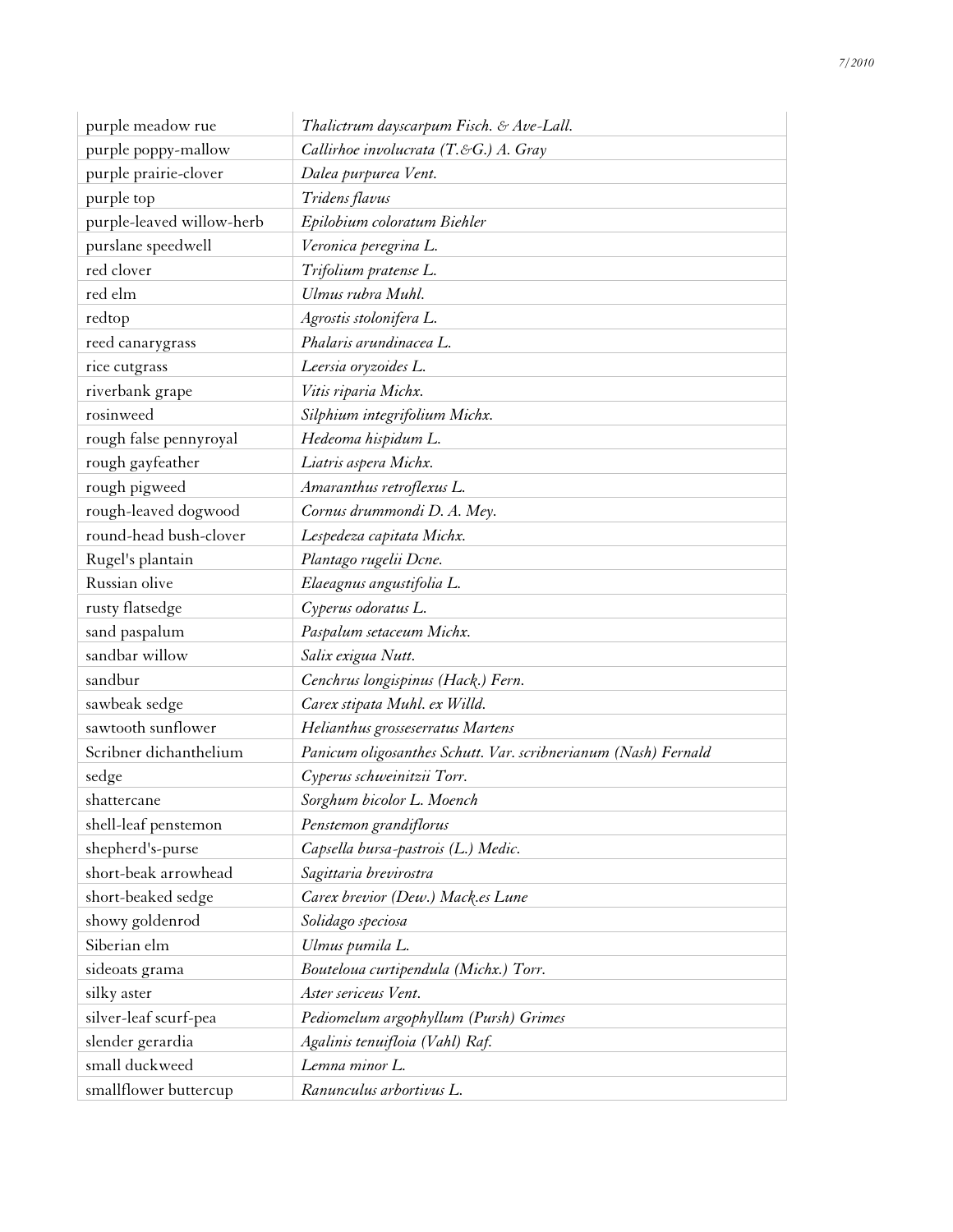| smartweed dodder        | Cuscuta poloygonorum Engelm.                  |
|-------------------------|-----------------------------------------------|
| smooth brome            | Bromus inermis Leyss.                         |
| smooth crabgrass        | Digitaria ischaemum                           |
| smooth scouring-rush    | Equisetum laevigatum A. Br.                   |
| smooth sumac            | Rhus glabra L.                                |
| snow-on-the-mountain    | Euphorbia marginata Pursh                     |
| soft-stem bulrush       | Schoenoplectus tabernaemontanii (Gmel.) Palla |
| Solomon's-seal          | Polygonatum bilorum (Walt.) Ell.              |
| spearleaf ground-cherry | Physalis longifolia Nutt.                     |
| spider milkweed         | Asclepias viridis Walt.                       |
| stickseed               | Hackelia virginiana (L.) I.M. Johnst.         |
| stiff goldenrod         | Solidago rigida L.                            |
| stiff sunflower         | Helianthus pauciflorus Nutt.                  |
| stinkgrass              | Eragrostis cilianensis (All.) E. Mosher       |
| straw-colored flatsedge | Cyperus strogosus L.                          |
| sulphur cinquefoil      | Potentilla recta L.                           |
| sun sedge               | Carex heliophila Mack.                        |
| swamp milkweed          | Asclepias incarnata L.                        |
| switchgrass             | Panicum virgatum L.                           |
| tall dropseed           | Sporobolus compositus (Poir.) Merr.           |
| tall fescue             | Lolium arundiancea (Schreb.) S. J. Darbyshire |
| tall hedge mustard      | Sisymbrium loeselli L.                        |
| tall nettle             | Urtica dioica L.                              |
| tall thistle            | Cirsium altissimum (L.) Spreng.               |
| tansy mustard           | Descurainia pinnata (Walt.) Britt.            |
| Texas croton            | Croton texensis (Kl.) Muell. Arg.             |
| thickspike gayfeather   | Liatris pycnostachya                          |
| three-square bulrush    | Schoenoplectus pungens (Vahl.) Palla          |
| timothy                 | Phleum pratense L.                            |
| toothcup                | Ammannia robusta Heer & Regel.                |
| toothed spurge          | Euphorbia dentata Michx.                      |
| tumblegrass             | Schedonnardus paniculatus (Nutt.) Trel.       |
| velvet-leaf             | Abutilon theophrasti Medic.                   |
| velvety gaura           | Gaura parviflora Dougl.                       |
| Venice mallow           | Hibiscus trionum L.                           |
| Venus's-looking-glass   | Triodanis perfoliata (L.) Nieuw.              |
| violet wood-sorrel      | Oxalis violacea L.                            |
| Virginia creeper        | Parthenocissus quinquefolia (L.) Planch.      |
| Virginia ground-cherry  | Physalis virginiana P. Mill.                  |
| Virginia wild-rye       | Elymus virginicus L.                          |
| wahoo                   | Euonymus atropurpureus                        |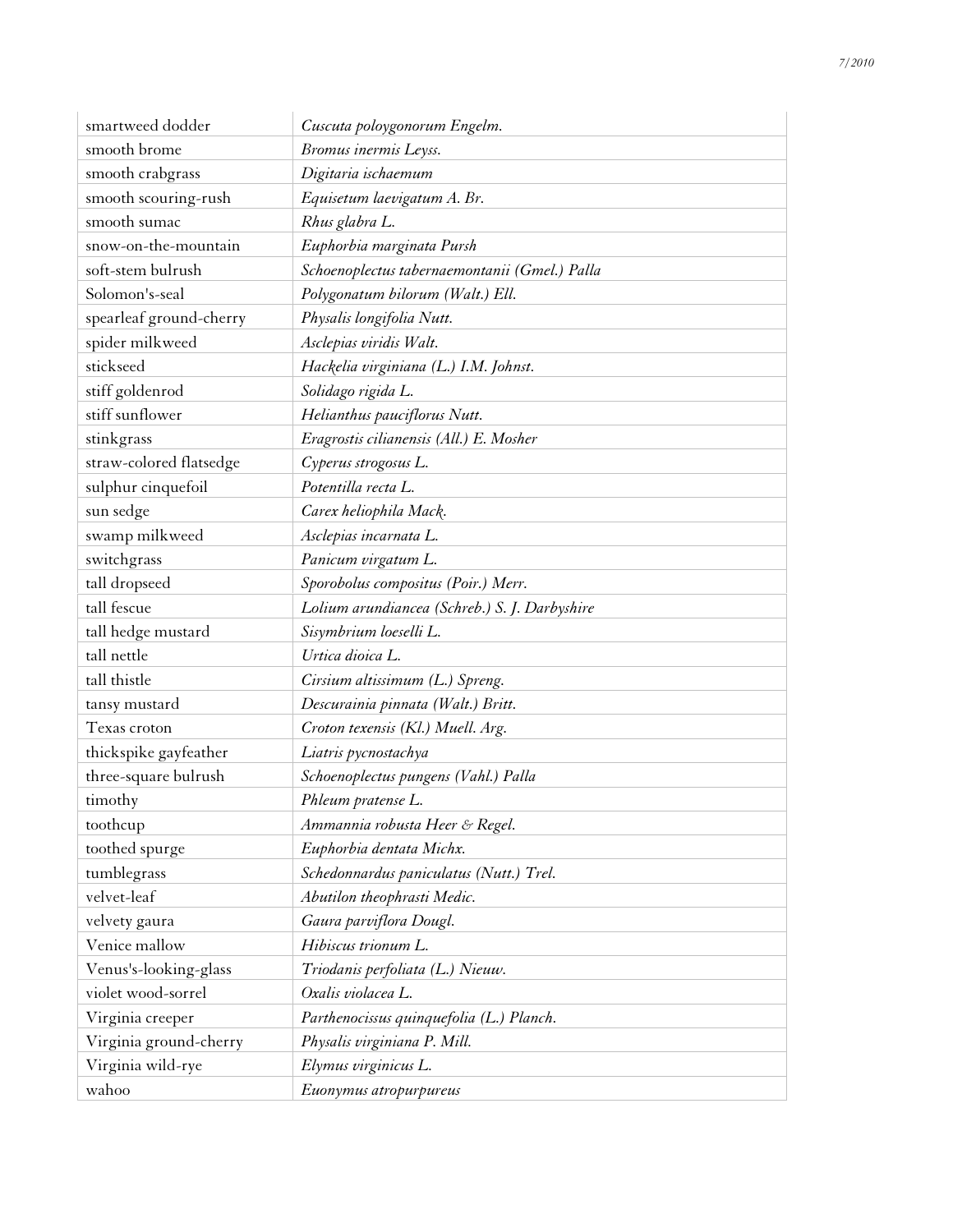| water hemp                  | Amaranthus tuberculatus (Moq.) J.D. Sauer Syn. A.rudis Sauer           |
|-----------------------------|------------------------------------------------------------------------|
| water smartweed             | Polygonum punctatum Ell.                                               |
| watermeal                   | Wolffia columbiana Karst.                                              |
| waterpod                    | Ellisia nyctelea L.                                                    |
| wavy-leaf thistle           | Cirsium undulatum (Nutt.) Spreng.                                      |
| western ironweed            | Vernonia baldwinii Torr.                                               |
| western ragweed             | Ambrosia psilostachya DC.                                              |
| western rock jasmine        | Androsace occidentalis Pursh                                           |
| western snowberry           | Symphoricarpos occidentalis Hook.                                      |
| western wallflower          | Erysimum asperum (Nutt.) DC.                                           |
| western wheatgrass          | Elymus smithii (Rydb.) Gould                                           |
| white avens                 | Geum canadense Jacq.                                                   |
| white clover                | Trifolium repens L.                                                    |
| white lettuce               | Prenanthes aspera Michx.                                               |
| white mulberry              | Morus alba L.                                                          |
| white prairie-clover        | Dalea candida Michx. ex Willd.                                         |
| white sage                  | Artemisia ludoviciana Nutt.                                            |
| white snakeroot             | Ageratina altissima (L.) R. King & H. Ribins.                          |
| white sweet-clover          | Melilotus albus Medic.                                                 |
| white vervain               | Verbena urticifolia L.                                                 |
| white whitlow-wort          | Draba reptans (Lam.) Fern.                                             |
| whitegrass                  | Leersia virginica Willd.                                               |
| whorled milkweed            | Asclepias verticillata L.                                              |
| whorled milkwort            | Polygala verticillata L.                                               |
| wild alfalfa                | Psoralea tenuiflora Pursh.                                             |
| wild bean                   | Strophostyles leiosperma (T.& G.) Piper                                |
| wild bergamot               | Monarda fistulosa L.                                                   |
| wild lettuce                | Lactuca canadensis L.                                                  |
| wild licorice               | Glycyrrhiza lepidota Pursh                                             |
| wild onion                  | Allium canadense L. var. canadense                                     |
| wild onion                  | Allium canadense L. var. lavendulare                                   |
| wild pansy / Johnny-jump-up | Viola bicolor                                                          |
|                             | Lomatium foeniculaceum (Nutt.) Coult. & Rose var. daucifolium (Torr. & |
| wild parsley                | A. Gray)                                                               |
| wild petunia                | Ruellia humilis L.                                                     |
| wild plum                   | Prunus americana Marsh.                                                |
| wild strawberry             | Fragaria virginiana Duchn.                                             |
| willow-leaved lettuce       | Lactuca saligna L.                                                     |
| windmill grass              | Chloris verticillata Nutt.                                             |
| winged loosestrife          | Lythrum alatum var. alatum                                             |
| winter cress                | Barbarea vulgaris R. Br.                                               |
| wirestem muhly              | Muhlenburgia frondosa (Poir.) Fern.                                    |